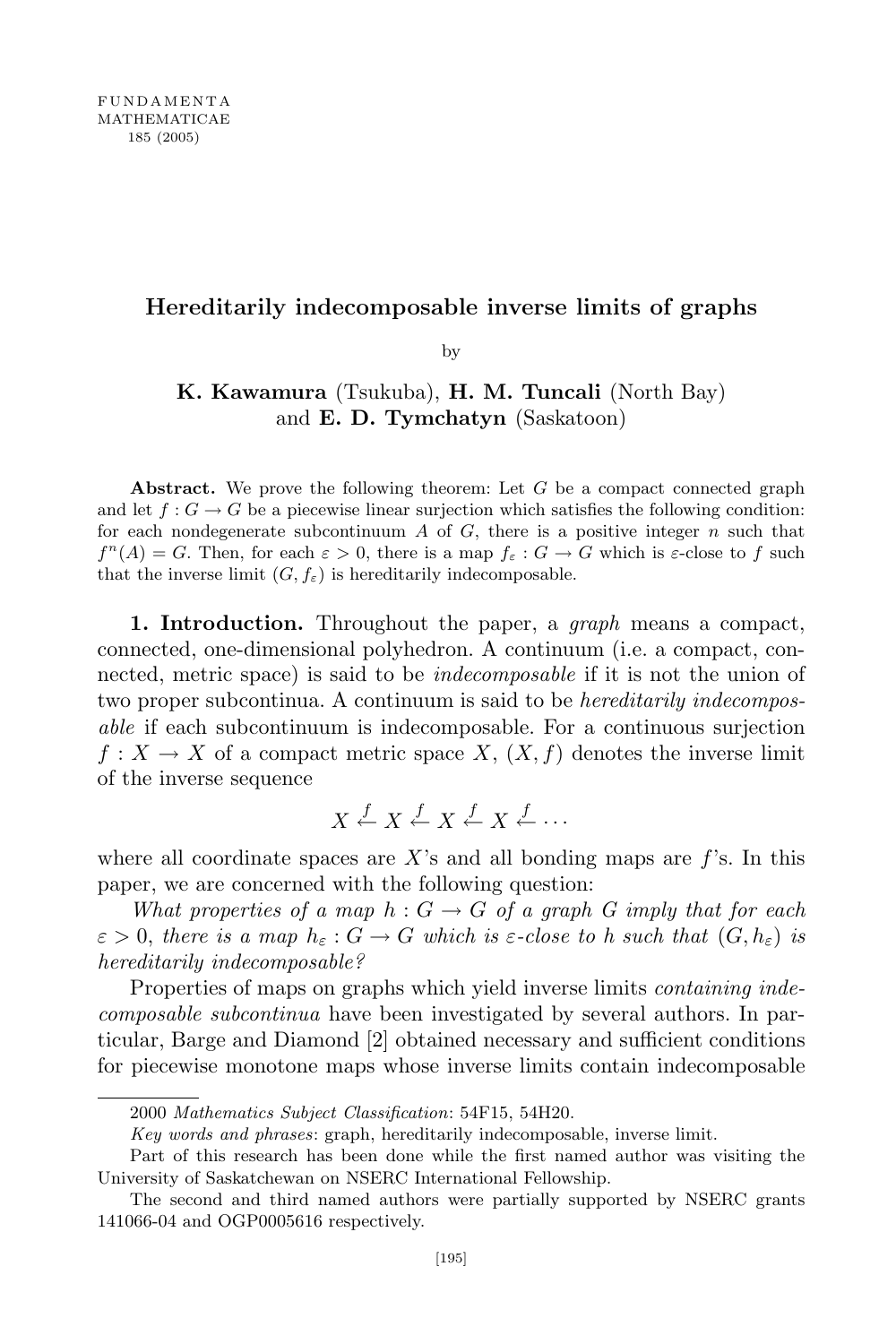continua. However, the situation for maps of graphs with *hereditarily inde*composable limits is slightly different. Block, Keesling and Uspenskij [4] have shown that the continuous surjections g of [0, 1] such that  $([0, 1], g)$  is hereditarily indecomposable form a nowhere dense set in the space of continuous surjections of  $[0,1]$ . In  $[6]$  and  $[10]$ , two very different surjections of  $[0,1]$ onto itself are constructed, both of which yield the pseudo-arc (the topologically unique hereditarily indecomposable arc-like continuum) as their inverse limits.

The map  $f : [0, 1] \to [0, 1]$  constructed by Henderson in [6] is simple from the point of view of topological dynamics. It has exactly two fixed points 0 and 1, and every point x different from 1 satisfies  $\lim_{n\to\infty} f^{n}(x) = 0$ . In contrast, the map  $f : [0, 1] \to [0, 1]$  constructed by Minc and Transue in [10] is topologically transitive, that is, there exists a point  $x$  such that the subset  ${f<sup>n</sup>(x) | n \ge 0}$  is dense in [0, 1]. Thus it seems to be difficult to obtain a characterization of the dynamics of maps which yield hereditarily indecomposable inverse limits (see also Kuykendall [8]). The purpose of the present paper is to prove the following theorem, generalizing the construction of the Minc–Transue map above.

MAIN THEOREM. Let G be a compact connected graph and  $f: G \to G$ a piecewise linear surjection which satisfies the following condition:

 $(*)$  for each nondegenerate subcontinuum A of G, there is a positive integer n such that  $f^n(A) = G$ .

Then for each  $\varepsilon > 0$ , there is a map  $f_{\varepsilon}: G \to G$  which is  $\varepsilon$ -close to f such that  $(G, f_{\varepsilon})$  is hereditarily indecomposable.

The proof of the Main Theorem follows that in [10], where  $G$  is assumed to be an arc. We construct inductively small "crooked perturbations" of a given map to obtain the desired map as the limit of a sequence of these perturbations. Our main result extends the Minc–Transue theorem [10] to maps of compact connected graphs satisfying condition (∗). Another perturbation of the Minc–Transue map has been considered in [9] in a different context. Also a similar set of conditions has been considered by Williams in [12] and [13]. His local expansions on branched 1-manifolds satisfying Axioms 0-3 ([12], [13]) satisfy the conditions of our main theorem.

2. Preliminaries. In this section, we recall some definitions and results which are necessary for the proof of the main theorem.

DEFINITION 2.1. (1) A metric  $\rho$  on a graph G is called a *convex* (or arc length) metric if, for each pair of points x and y of  $G$ , there is an isometry  $\alpha$  of the interval  $[0, \rho(x, y)]$  in the real line into G such that  $\alpha(0) = x$  and  $\alpha(\varrho(x, y)) = y$ .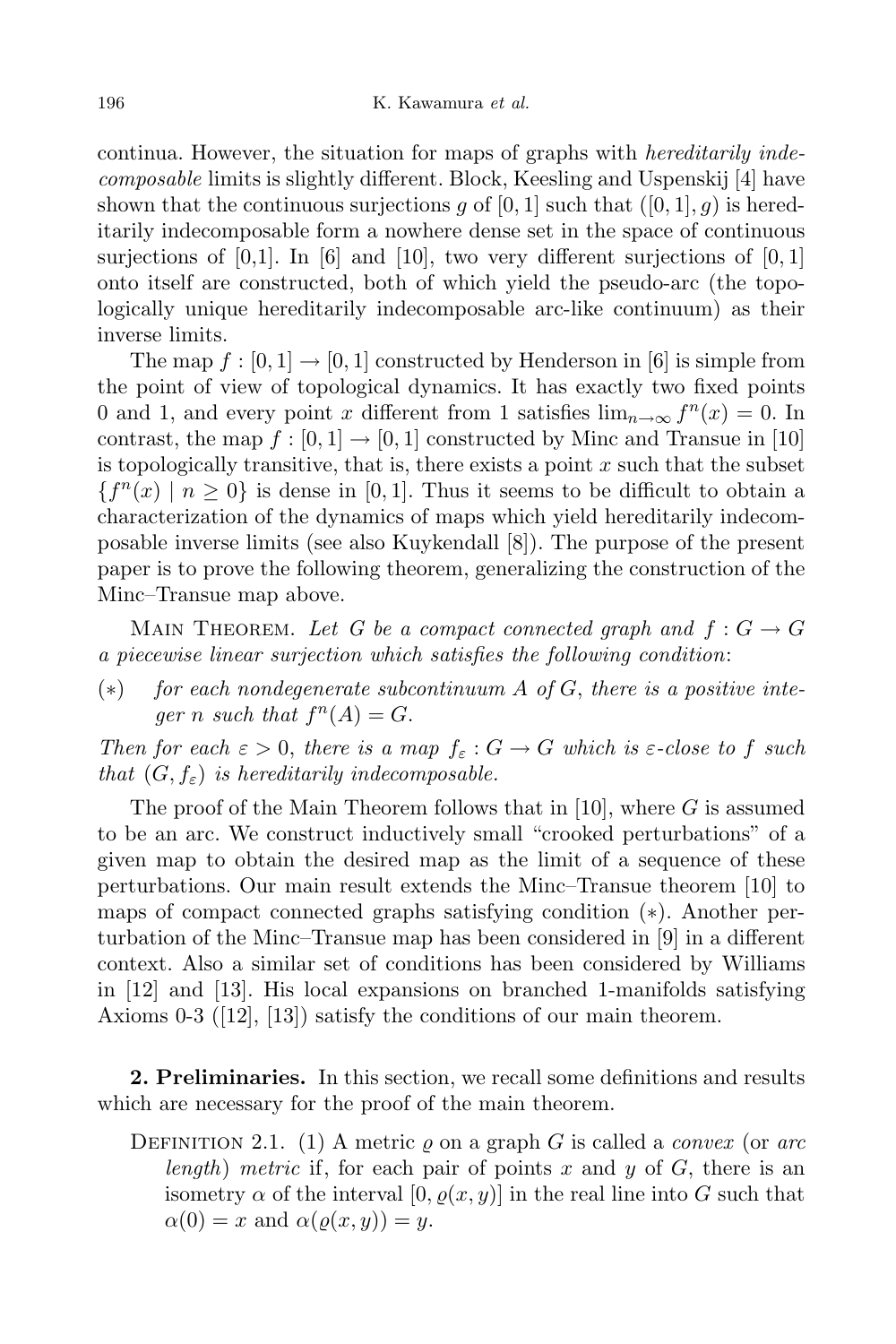(2) Let G be a graph with a convex metric  $\rho$ . For a subset A of G,  $\dim(A)$  denotes the diameter of A with respect to  $\rho$ . The  $\varepsilon$ -neighborhood of A (with respect to  $\rho$ ) is denoted  $N_{\varepsilon}(A)$ . The interior and closure of A are denoted by  $\text{int}(A)$  and  $\text{cl}(A)$ , respectively.

DEFINITION 2.2. Let  $f: G \to G$  be a map of a graph G with metric  $\rho$  and let  $\varepsilon > 0$ . A map  $\omega : [0, 1] \to G$  is said to be  $(f, \varepsilon)$ -crooked if there exist s and t with  $0 < s \leq t < 1$  such that  $\rho(f \circ \omega(s), f \circ \omega(1)) \leq \varepsilon$  and  $\rho(f \circ \omega(t), f \circ \omega(0)) \leq \varepsilon.$ 

REMARK. In Definition 2.2, notice that, if there exist intervals  $I_1$  and  $I_2$  in [0, 1] disjoint except possibly for a common endpoint and such that  $f(\omega([0,1])) \subset cl(N_{\varepsilon}(f(\omega(I_i))))$  for  $i = 1, 2$ , then  $\omega$  is  $(f, \varepsilon)$ -crooked.

First, we state three propositions without proof. They are analogues of Propositions 1–3 of [10] and the proofs are simple.

PROPOSITION 2.3. Let  $f: G \to G$  be a map of a graph G. If  $\alpha \geq \delta$ , then every  $\omega : [0, 1] \to G$  which is  $(f, \delta)$ -crooked is also  $(f, \alpha)$ -crooked.

PROPOSITION 2.4. Let G be a graph with metric  $\rho$  and let  $f, g : G \to G$ be two maps on G.

- (1) Suppose  $\rho(f(t), g(t)) < \varepsilon$  for each  $t \in G$ . If a map  $\omega : [0, 1] \to G$  is  $(f, \delta)$ -crooked, then  $\omega$  is also  $(g, \delta + 2\varepsilon)$ -crooked.
- (2) Suppose that, for each pair of points  $x, y \in G$  with  $\rho(x, y) < \delta$ , we have  $\rho(g(x), g(y)) < \varepsilon$ . Then a map  $\omega : [0, 1] \to G$  which is  $(f, \delta)$ -crooked is also  $(g \circ f, \varepsilon)$ -crooked.

PROPOSITION 2.5. Let G be a graph and  $\delta > 0$ . Let  $\{f_i \mid i = 1, 2, ...\}$ be a sequence of maps of G onto itself which converges uniformly to f. If a map  $\omega : [0,1] \to G$  is  $(f_i, \delta)$ -crooked for each  $i = 1, 2, \ldots$ , then  $\omega$  is  $(f, \delta)$ -crooked.

The proof of the following proposition is similar to that of Proposition 4 of [10]. For the sake of completeness we provide the proof.

PROPOSITION 2.6. Let  $f: G \to G$  be a map such that for each  $\delta > 0$ , there is an integer  $n > 0$  such that each map  $\omega : [0,1] \to G$  is  $(f^n, \delta)$ -crooked. Then the inverse limit  $(G, f)$  is hereditarily indecomposable.

*Proof.* Let X denote the inverse limit  $(G, f)$ . Suppose that A and B are subcontinua of X such that  $A \cap B \neq \emptyset$ ,  $B \setminus A \neq \emptyset$  and  $A \setminus B \neq \emptyset$ . Let k be an integer so large that, if  $\pi_k : X \to G$  is the kth-coordinate projection, then  $\pi_k(A)\setminus \pi_k(B) \neq \emptyset$  and  $\pi_k(B)\setminus \pi_k(A) \neq \emptyset$ . Let  $\delta > 0$  be such that there exists  $x \in \pi_k(A) \setminus N_\delta(\pi_k(B))$  and  $y \in \pi_k(B) \setminus N_\delta(\pi_k(A))$ . Let n be an integer such that each map  $\omega : [0,1] \to G$  is  $(f^n, \delta)$ -crooked. Let  $\omega : [0,1] \to \pi_{n+k}(A \cup B)$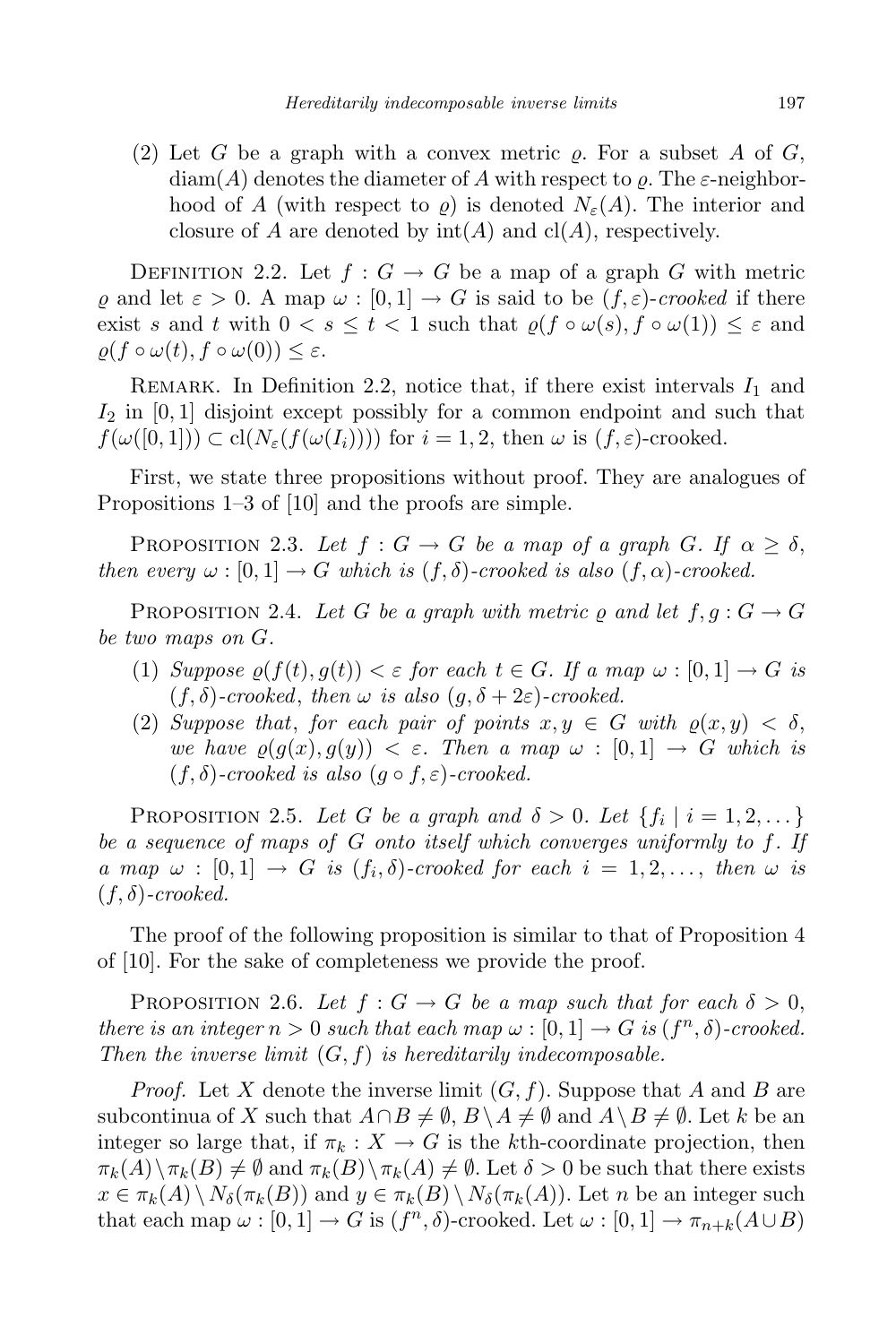be an embedding so that  $f^n(\omega(0)) = x$ ,  $f^n(\omega(1)) = y$  and  $\pi_{n+k}(A) \cap \omega([0,1])$ is a connected set. Then  $\omega$  is not  $(f^n, \delta)$ -crooked. This is a contradiction.

The following proposition is an analogue of Proposition 6 of [10].

PROPOSITION 2.7. Let  $f: G \to G$  be a map which satisfies condition  $(*)$ . Then for each  $\varepsilon > 0$ , there exists an integer  $n > 0$  such that for each subcontinuum A with  $\text{diam}(A) \geq \varepsilon$ ,  $f^{n}(A) = G$ .

*Proof.* Choose pairwise disjoint arcs  $K_1, \ldots, K_n$  in G with  $\text{diam}(K_i) \leq$  $\varepsilon/4$  for each  $i = 1, \ldots, n$  such that each continuum in  $G \setminus (K_1 \cup \cdots \cup K_n)$ has diameter  $\langle \varepsilon/2 \rangle$ . Let  $m_i$  be a positive integer such that  $f^{m_i}(K_i) = G$ . Let  $m = \max\{m_1, \ldots, m_n\}$ . If A is a continuum in G with diam(A)  $\ge$  $\varepsilon$ , then A contains  $K_i$  for some  $i = 1, \ldots, n$ . Hence  $f^m(A) \supset f^m(K_i) =$  $f^{m-m_i}(f^{m_i}(K_i)) = f^{m-m_i}(G) = G.$ 

3. Proof of Main Theorem. Our proof of the Main Theorem follows that in [10]. We prove that each piecewise linear map of a graph which satisfies (∗) can be perturbed slightly so as to have a local expansion property (Lemma 3.2) and further to have a certain crookedness (Lemma 3.3). The second perturbation corresponds to Lemma in [10] (pp. 1167–1168) and the first perturbation provides a situation to which the second perturbation can be applied. Once we obtain these results, the remaining part of the proof proceeds as in [10]. First we prove the following lemma which is an analogue of Proposition 5 of [10].

By a fan, we mean a wedge of finitely many arcs. A map  $f: X \to Y$  of a compact, metric space X to a continuum Y is said to be *weakly confluent* if for each subcontinuum  $K \subset Y$ , there exists a subcontinuum  $L \subset f^{-1}(K)$ such that  $f(L) = K$ . It is well known that every map of a continuum onto an arc is weakly confluent.

CONVENTION. Throughout this section, we fix a convex metric  $\rho$  and a triangulation  $\mathcal T$  on a compact connected graph  $G$  such that each edge  $e$  of  $\mathcal T$  is isometric to the unit interval. Let Id<sub>H</sub> denote the identity map on a subgraph  $H$ .

In what follows, we often consider a map  $g_R: R \to R^*$  defined on an edge R of a triangulation of G to a subgraph  $R^* \subset G$ . We apply Definition 2.2 to  $g_R$  with the domain R of  $g_R$  being regarded as the unit interval to say simply that " $g_R$  is  $(\text{Id}_{R^*}, \gamma/5)$ -crooked" etc.

Note that the numbers  $\gamma/5$  and  $\varepsilon/4k$  in the statement of Lemma 3.1 are chosen for a technical reason for later use.

LEMMA 3.1. Let  $G$  be the above compact connected graph with a triangulation T. For each well-chosen k,  $\varepsilon$  and  $\gamma$  with  $k \geq 1$  an integer,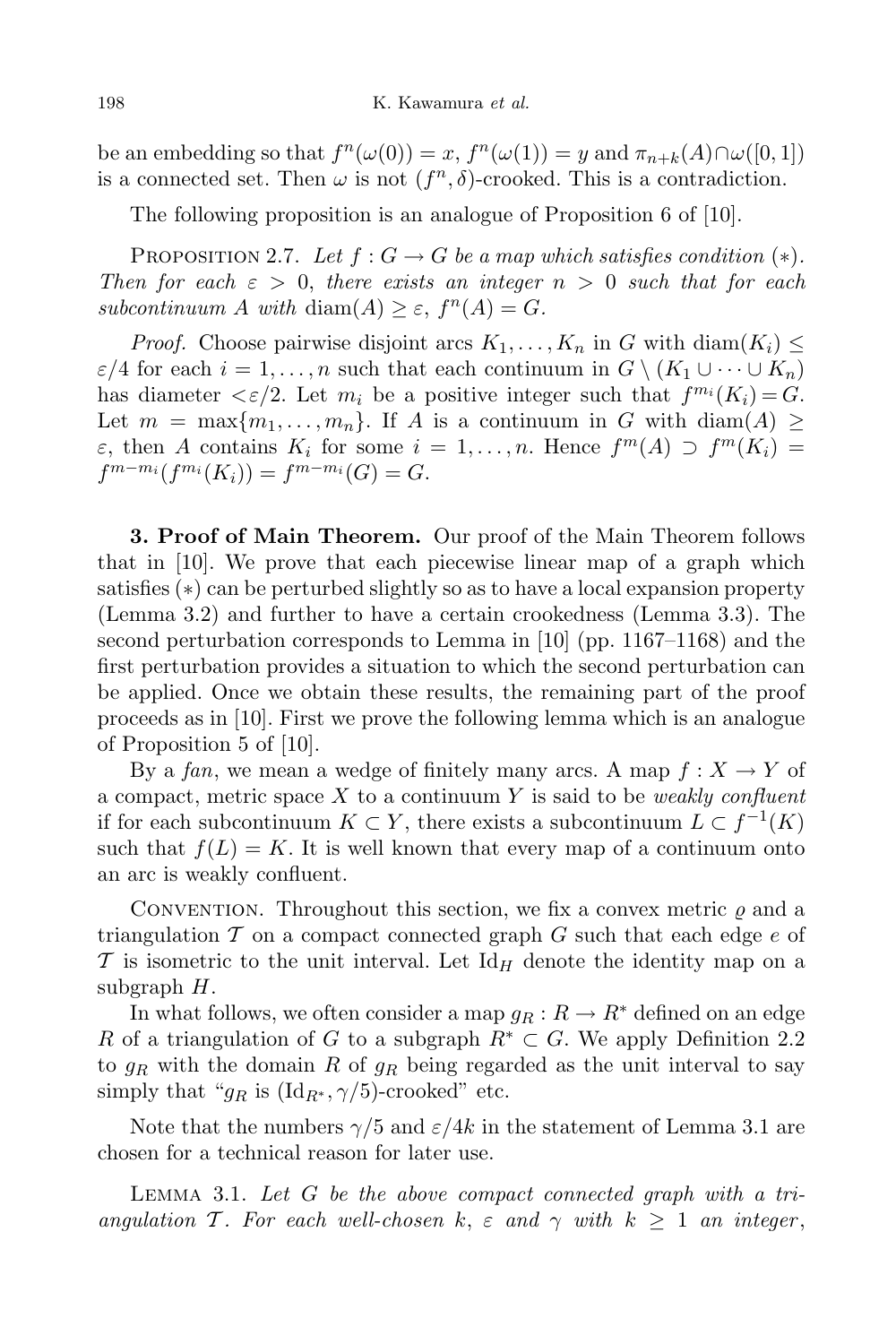$0 < \gamma < \varepsilon/4k$  and  $0 < \varepsilon < 1/4$ , there exist a piecewise linear map  $q : G \to G$ and a subdivision  $T'$  of  $T$  which satisfy the following conditions:

- (1) Each edge of  $T'$  has length  $\gamma/5$ .
- (2) For each edge R of T', we have  $g(R) = R^*$ , where  $R^*$  is the largest subpolyhedron of  $T'$  contained in the closure of the  $\varepsilon/2$ -neighborhood of R. In particular,  $\text{diam}(g(R)) \geq \varepsilon/2$ .
- (3) For each edge  $e$  of  $T$ , there exists an edge  $R$  of  $T'$  such that each edge of  $T'$  which meets  $R^*$  is contained in e.
- (4) For each subcontinuum A of G with  $\text{diam}(A) \geq \gamma/5$  and for each positive number q, we have

$$
A \subset g(A) \subset g(N_q(A)) \subset N_{q+\gamma/5}(g(A)).
$$

(5) For each subcontinuum B of G with diam(B)  $\leq \gamma/5$ ,

$$
diam(g(B)) \ge 2k diam(B) \ge 2 diam(B).
$$

- (6) Each map  $\omega : [0,1] \rightarrow G$  with  $\text{diam}(\omega([0,1])) < \gamma/5$  is  $(g, 2\gamma/5)$ crooked.
- (7)  $\rho(g,\mathrm{Id}_G) < \varepsilon/2 + \gamma/5$ .

REMARK. The following fact, an easy consequence of (1) and the definition of  $R^*$ , is important in the proof below: If  $R_1$  and  $R_2$  are adjacent edges of T', then the Hausdorff distance of  $R_1^*$  and  $R_2^*$  is at most  $\gamma/5$ .

*Proof of Lemma 3.1.* Let G, T, k,  $\varepsilon$  and  $\gamma$  be as in the hypothesis. By replacing  $\gamma$  by a smaller number if necessary, we may suppose that  $1/\gamma$  is an integer. Let  $\mathcal{T}'$  be a subdivision of G satisfying (1) and (3). Notice that for each edge R of  $\mathcal{T}'$ ,  $R^*$  is a fan containing at most one vertex of T. Denote the set of all edges of T by  $\{e_1, \ldots, e_m\}$ . For each  $j = 1, \ldots, m$ , take an edge  $R_j$  of  $\mathcal{T}'$  satisfying (3). Then

$$
\mathrm{cl}\left(G-\bigcup_{j=1}^m R_j\right)=\bigcup_{i=1}^s T_i,
$$

where the  $T_i$ 's are pairwise disjoint fans such that  $T_i$  contains exactly one vertex  $v_i$  of T. Label the edges of T which meet  $v_i$  as  $e_{i,1}, \ldots, e_{i,k_i}$ .

Let R be an edge of T' other than  $R_1, \ldots, R_m$ . Then  $R \subset T_i$  for some i and hence  $R^* \subset \bigcup_{j=1}^{k_i} e_{i_j}$  by the definition of  $R^*$ . Let  $v_{R,0}$  and  $v_{R,1}$  be the endpoints of R, where  $v_{R,0}$  is the endpoint of R closer to  $v_i$ .

Next we define a piecewise linear map  $\phi_R : [0,1] \to R^*$  as follows. If  $R^* \subset e_{i,j}$  for some j, then let  $a_t$  be the endpoint of  $R^*$  closer to  $v_{R,t}$  for  $t = 0, 1$ . The map  $\phi_R : [0,1] \to R^*$  is the simplest piecewise linear map which carries the 5-tuple  $(0, 1/4, 1/2, 3/4, 1)$  onto  $(v_{R,0}, a_1, a_0, a_1, v_{R,1})$  (see Figure 1).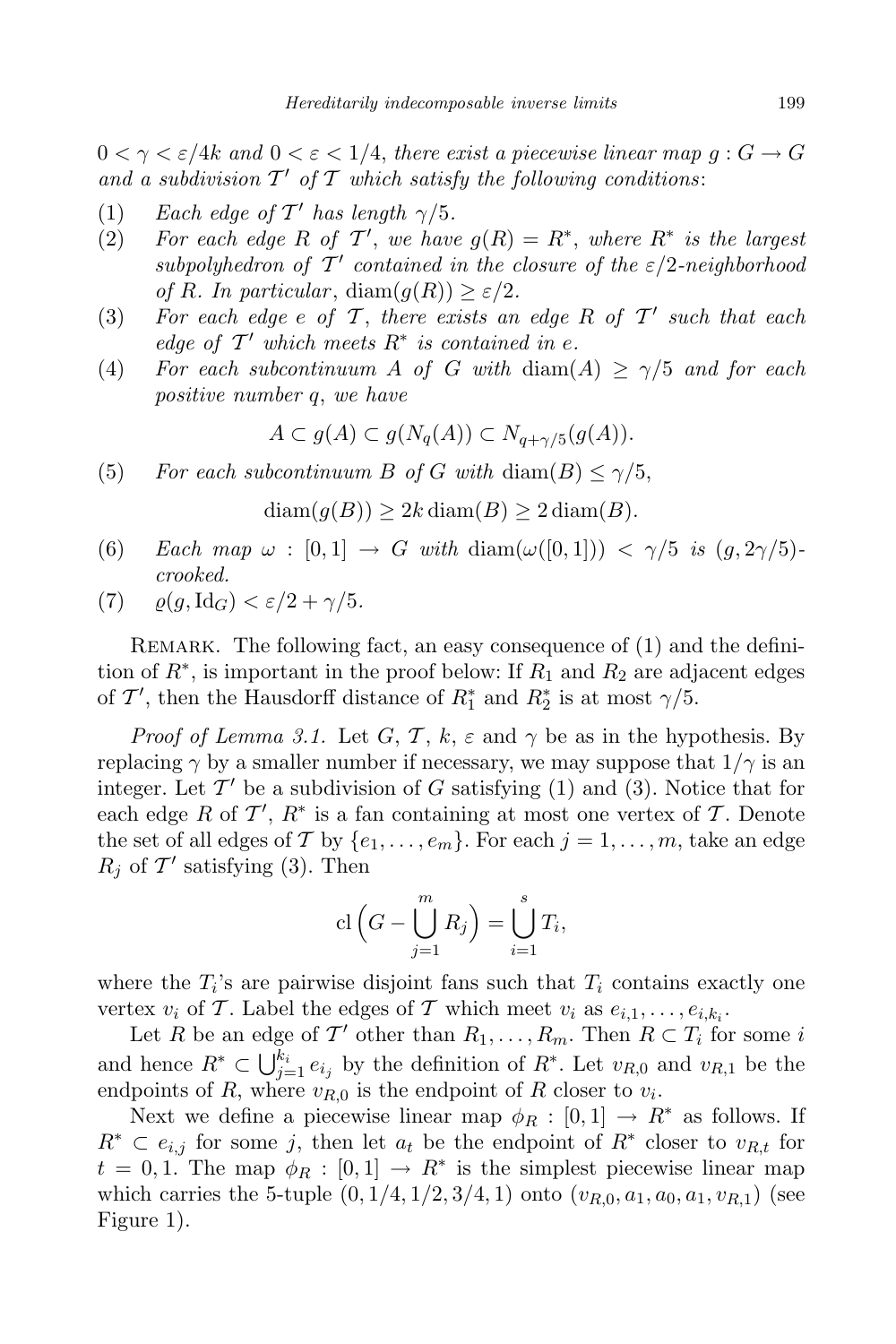

Now suppose  $R^*$  is not a subset of  $e_{i,j}$  for any j. The subset  $R^*$  is a fan with the unique branch point  $v_i$ . Let  $a_j$  be the endpoint of  $R^*$  in  $e_{i,j}$  for  $j =$ 1, ...,  $k_i$  (note that  $a_j$  is distinct from  $v_i$ ). Let  $\xi = 2k_i$  and let  $\phi_R : [0, 1] \to R^*$ be the simplest piecewise linear map which carries the  $(\xi + 1)$ -tuple  $(0, 1/\xi, 2/\xi, \ldots, (\xi-1)/\xi, 1)$  onto  $(v_{R,0}, a_1, a_2, \ldots, a_{k_i}, a_{k_i-1}, \ldots, a_1, v_{R,1})$ (see Figure 2).



Fig. 2

Next we define an  $(\mathrm{Id}_{[0,1]}, p)$ -crooked piecewise linear map  $b_R : R \to [0,1]$ with  $b_R(v_{R,0}) = 0$  and  $b_R(v_{R,1}) = 1$ , where the positive number p is chosen so that

(8) 
$$
\varrho(z_1, z_2) < p \Rightarrow \varrho(\phi_R(z_1), \phi_R(z_2)) < \gamma/5,
$$

where  $z_1, z_2 \in R$ . Hence by Proposition 2.4(2), the map  $g_R = \phi_R \circ b_R : R \to$  $R^*$  is  $(\mathrm{Id}_{R^*}, \gamma/5)$ -crooked.

We define  $b_R : R \to [0, 1]$  to be a nowhere locally constant simplicial map with respect to some subdivisions  $P$  and  $Q$  of R and [0, 1] respectively. Let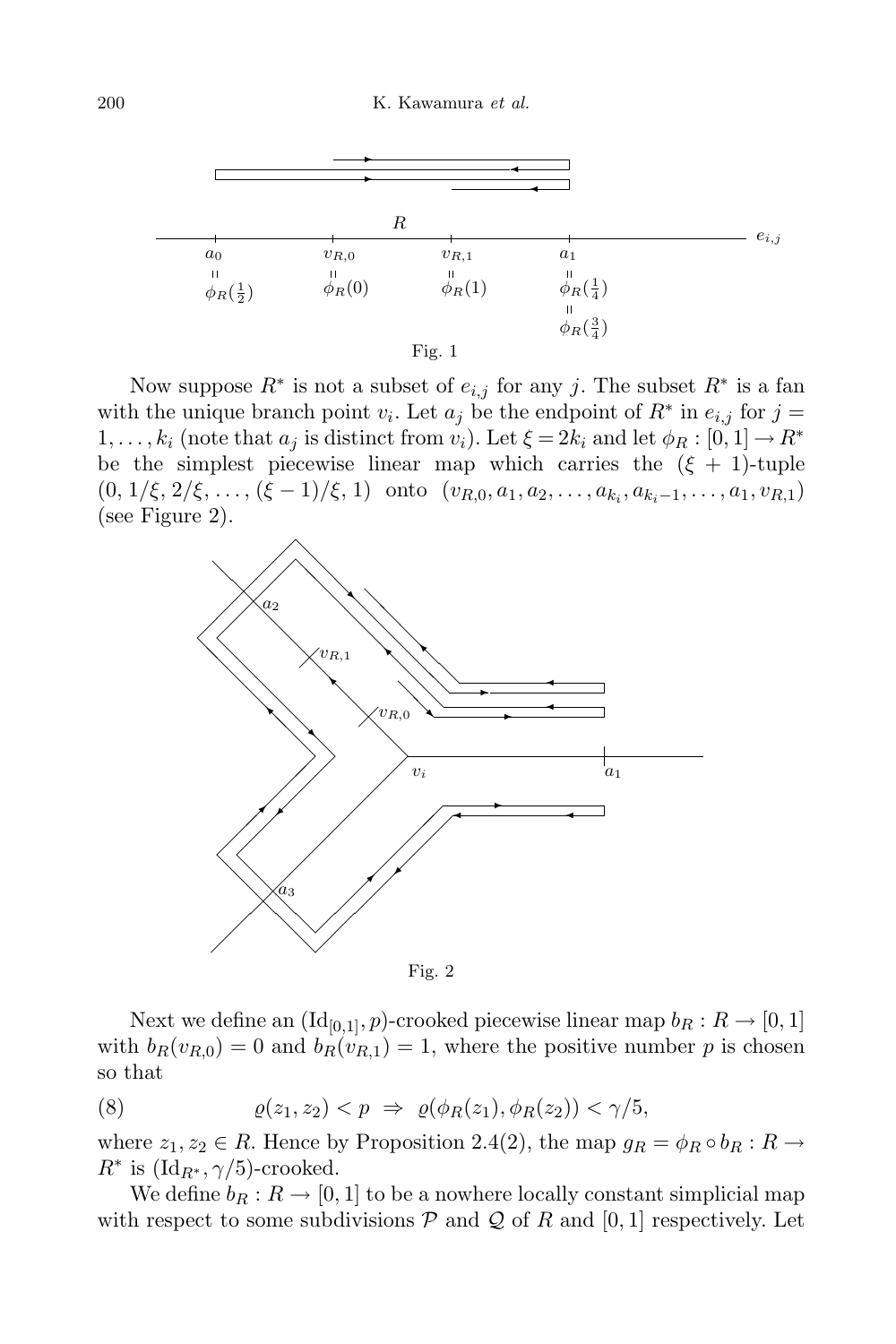$v_{R,0} = p_0, p_1, \ldots, p_{M-1}, p_M = v_{R,1}$  be the vertices of P so that  $p_i$  and  $p_{i+1}$ are adjacent. We also assume that the midpoint of R is a vertex  $p_{\mu}$  of P. Similarly let  $0 = q_0 < q_1 < \cdots < q_N = 1$  be the vertices of Q. The map  $b_R$ satisfies the following conditions:

- (9) (crookedness in the sense of Bing [3]) If  $b_R(p_s) = q_u$  and  $b_R(p_t) = q_v$ with  $v - u \geq 5$ , then there exist x and y with  $s < x < y < t$  such that  $b_R(p_x) = q_{v-1}$  and  $b_R(p_y) = q_{u+1}$ , and
- (10)  $b_R([v_{R,0}, p_\mu]) \supset [0, 1/2]$  and  $b_R([p_\mu, v_{R,1}]) \supset [1/2, 1]$ , where  $[v_{R,0}, p_\mu]$ is the segment in R connecting  $v_{R,0}$  with  $p_{\mu}$ , etc.

We further choose  $P$  and  $Q$  so that  $\varrho(p_i, p_{i+1}) = \gamma/5M$  for  $i = 1, ..., M-1$ and  $q_{j+1} - q_j = 1/N$  for  $j = 1, ..., N-1$ . By the crookedness condition (9),  $M/N$  becomes arbitrarily large as M increases to infinity. So the derivative of  $b_R$  becomes arbitrarily large in absolute value for large  $N$ .

As we stated above, we define  $g_R = \phi_R \circ b_R : R \to R^*$  for each edge R other than  $R_1, \ldots, R_m$ . Recall from the construction that  $\phi_R$  "contracts" subintervals of [0, 1] by a factor of order at most  $1/\varepsilon$ . Therefore, by taking N large enough, we obtain the following condition:

(11) 
$$
\operatorname{diam}(g_R(B)) \ge 4k \operatorname{diam}(B) \quad \text{ for each subinterval } B \text{ in } R.
$$

Also we may require

(12) 
$$
g_R
$$
 is  $(\text{Id}_{R^*}, \gamma/5)$ -crooked on each interval  $J$  of  $R$ .

Indeed, if  $b_R(J)$  contains five consecutive edges of Q, then (9) guarantees the desired crookedness. Otherwise,  $\text{diam}(b_R(J)) < 6/N$  and hence  $\text{diam}(g(J)) < \gamma/5$ , by taking sufficiently large N. It follows that  $g_R(J)$  is trivially  $(\mathrm{Id}_{R^*}, \gamma/5)$ -crooked.

By the construction of  $\phi_R$ , we have

(13)  $g_R(B) = R^*$  for each subinterval B containing an endpoint of R and having length at least  $\gamma/10$ .

We next define  $g_{R_i}: R_i \to R_i^*$  for  $i \in \{1, ..., m\}$ . Let P and Q be the edges of T' adjacent to  $R_i$ . Note that  $P^* \cup R_i^* \cup Q^* \subset e_i$  by (3). We suppose  $P \subset T_k$ and  $Q \subset T_i$  for some  $k \neq j$ .

The vertex  $v_{P,0}$  is closer to  $v_k$  than  $v_{P,1}$  is, and  $v_{Q,0}$  is closer to  $v_j$ than  $v_{Q,1}$  is. So  $v_{P,1}$  is the common endpoint of P and  $R_i$ , and  $v_{Q,1}$  is the common endpoint of Q and  $R_i$ . Let  $a_k$  be the endpoint of  $R_i^*$  closer to  $v_k$ , and  $a_j$  the endpoint of  $R_i^*$  closer to  $v_j$ . Let  $\phi_{R_i} : [0,1] \to R_i^*$  be the simplest piecewise linear map which carries  $(0, 1/5, 2/5, 3/5, 4/5, 1)$  onto  $(v_{P,1}, a_j, a_k, a_j, a_k, v_{Q,1})$ . Let  $b_{R_i}: R_i \to [0,1]$  be an  $(\mathrm{Id}_{[0,1]}, p)$ -crooked piecewise linear map with  $b_{R_i}(v_{P,1}) = 0$  and  $b_{R_i}(v_{Q,1}) = 1$  for p as in (8). With the same conditions as used in defining  $b_R$  above, let  $g_{R_i} = \phi_{R_i} \circ b_{R_i}$ . Then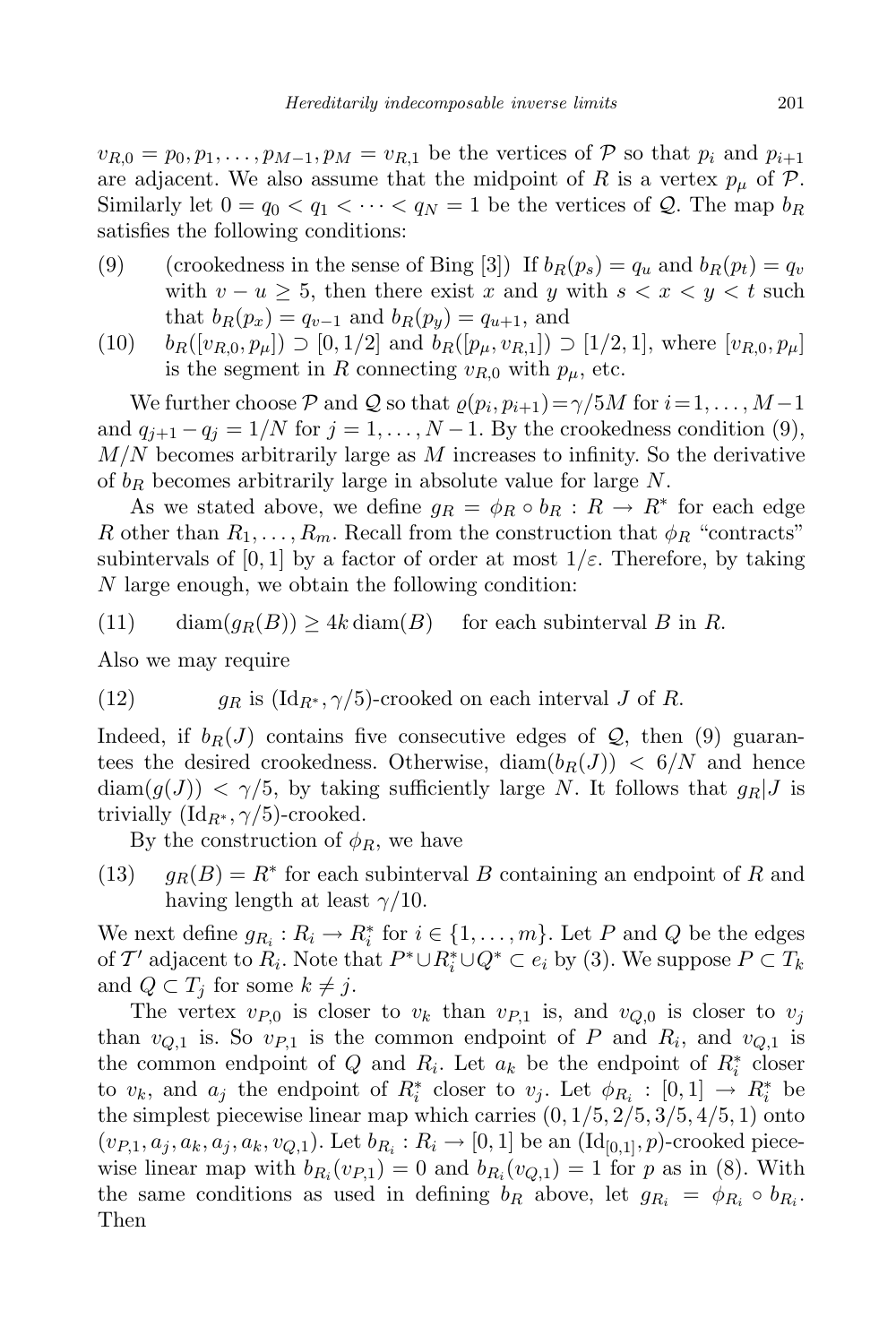

Fig. 3

- $(14)$ is  $(\mathrm{Id}_{R_i^*}, \gamma/5)$ -crooked on each subinterval of  $R_i$ , and
- (15) diam $(g_{R_i}(B)) \geq 4k \operatorname{diam}(B)$  for each subinterval B of  $R_i$  (see Figure 3).

Let  $g: G \to G$  be a map defined by  $g = \bigcup \{g_R : R \in \mathcal{R}_{\mathcal{I}'}\}$ . Then g is well defined and continuous since the endpoints of R are fixed by  $g_R$  for each edge R of  $\mathcal{T}'$ .

Condition (5) follows from (11) and (15) above. Also (7) follows from the fact that  $g(R) = R^*$  and by definition of  $R^*$  for an edge R of T'.

Now we are going to prove  $(4)$ . Let A be a subcontinuum of G with  $\text{diam}(A) \geq \gamma/5$  and let  $q > 0$ . As each edge of T has length  $\gamma/5$ , there exist  $R$  in  $\mathcal{T}'$  and v an endpoint of  $R$  such that the component  $B$  of  $v$ in  $R \cap A$  has diameter at least  $\gamma/10$ . Hence by (10),  $R^* \subset q(A)$ . Let  $q =$  $\alpha\gamma/5 + \beta$ , where  $\alpha$  is a nonnegative integer and  $0 \leq \beta \leq \gamma/5$ , and take a point  $x \in A$  with  $\varrho(x, A \cap R) = q$ . Since g maps adjacent edges of  $T'$ to within Hausdorff distance  $\gamma/5$  of each other (see the Remark before the proof), we have  $\varrho(g(x), R^*) \leq \alpha \gamma/5 + \beta + \gamma/5 \leq q + \gamma/5$ . Thus  $g(N_q(A)) \subset$  $N_{q+\gamma/5}(g(A))$ . The other inclusions follow easily from the construction of g. This proves (4).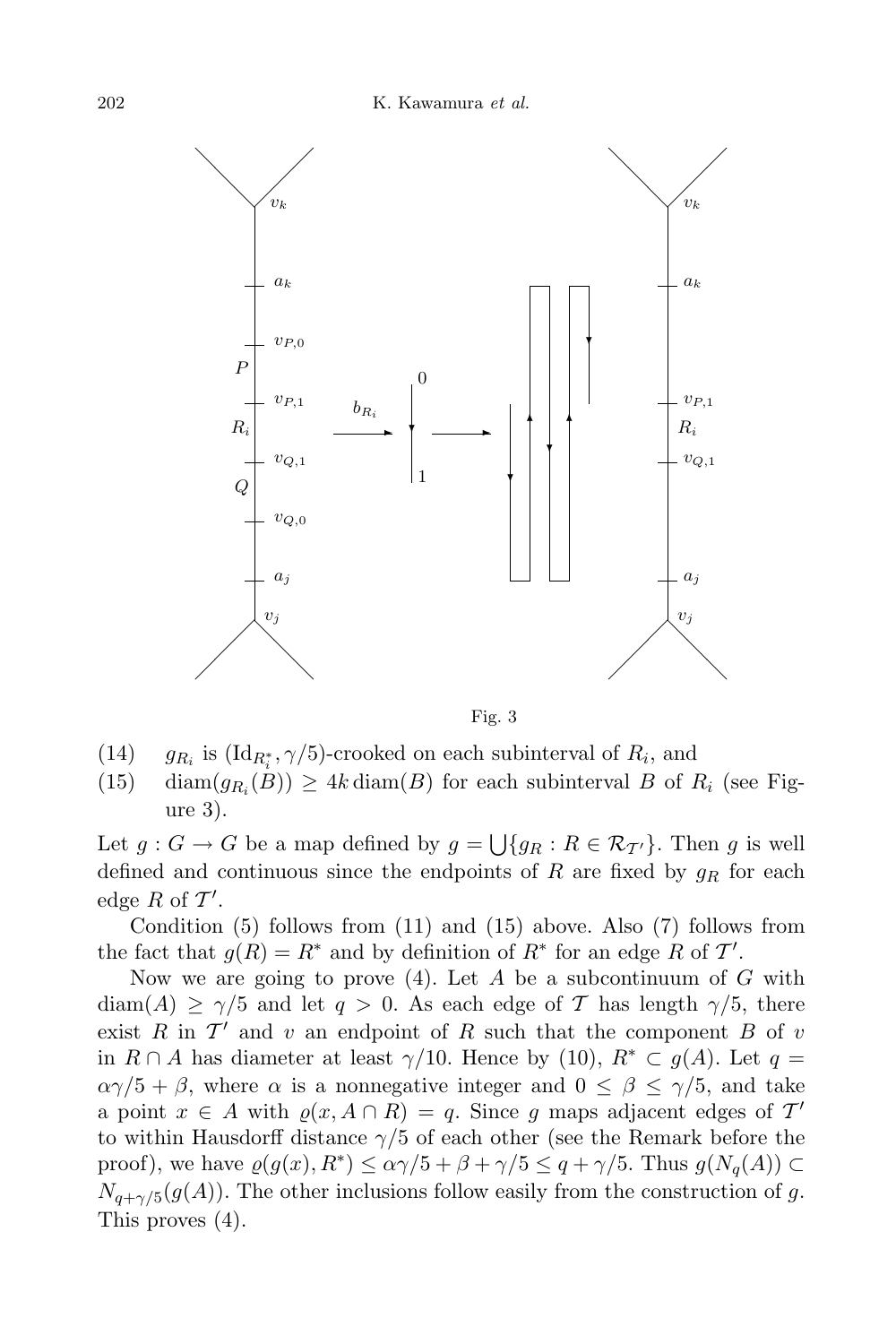It remains to show that (6) is satisfied. Let  $\omega : [0, 1] \to G$  be a map with diam( $\omega([0,1]) < \gamma/5$ . If diam  $g(\omega([0,1])) \leq 2\gamma/5$ , then  $\omega$  is trivially  $(g, 2\gamma/5)$ -crooked. If diam  $g(\omega([0, 1])) > 2\gamma/5$ , we have two cases to consider.

CASE A:  $\omega([0,1]) \subset R$  for some edge R of T'. As  $g|_{\omega([0,1])} = g_R|_{\omega([0,1])}$ is (Id<sub>R<sup>\*</sup></sub>, $\gamma/5$ )-crooked by (12) and (14), there exist intervals  $K_1$  and  $K_2$  in  $\omega([0,1])$  disjoint except possibly for a common endpoint such that

$$
g_R(\omega([0,1])) \subset cl(N_{\gamma/5}(g_R(K_j))), \quad j = 1, 2.
$$

Using weak confluence of  $\omega$ , we find intervals  $I_1$  and  $I_2$  in [0, 1] disjoint except possibly for a common endpoint such that  $\omega(I_i) = K_i$ . This proves that  $\omega$  is  $(g, \gamma/5)$ -crooked in this case.

CASE B:  $\omega([0,1])$  is not contained in any edge of T'. As  $\text{diam}(\omega([0,1]))$  $\langle \gamma/5, \text{ there is a vertex } v \text{ of } T' \text{ such that } v \in \omega([0,1]) \subset \text{int}(\text{st}(v,T'))$ where  $\text{st}(v, T')$  is the union of the edges of T' having v as an endpoint. By construction of  $g$ , it follows that there is  $R$  with  $v$  being an endpoint such that  $\text{cl}(N_{\gamma/5}(g(R \cap \omega([0,1]))) \supset g(\omega([0,1]))$ . Since  $R \cap \omega([0,1])$  is a subinterval of R and g is  $(\text{Id}_{R^*}, \gamma/5)$ -crooked on all subintervals of R, by (11) and  $(12)$ , there exist intervals K and L, disjoint except possibly for a common endpoint, such that

$$
g(R \cap \omega([0,1])) \subset \text{cl}(N_{\gamma/5}(K)) \cap \text{cl}(N_{\gamma/5}(L)).
$$

Hence  $g(\omega([0,1])) \subset \text{cl}(N_{2\gamma/5}(K)) \cap \text{cl}(N_{2\gamma/5}(L))$  and in this case also,  $\omega$  is  $(q, 2\gamma/5)$ -crooked and (6) is proved.

This completes the proof of Lemma 3.1.

REMARK. It follows from the construction of g that, for each edge  $R$ of  $\mathcal{T}'$ , there exist arcs  $K_0$  and  $K_1$ , disjoint except possibly for a common endpoint, in R such that  $g(R) = g(K_i)$  for  $j = 0, 1$ .

The next lemma describes a perturbation of f of the main theorem to a map  $f_0$  with local expansion property, while retaining condition  $(*)$ .

LEMMA 3.2. Let  $f: G \to G$  be a piecewise linear map which satisfies  $(*)$ . Then, for each  $\delta$  with  $0 < \delta < 1$ , there exist a piecewise linear map  $f_0$ :  $G \to G$  and a positive number  $\gamma < \delta$  such that

- (1)  $\rho(f_0, f) < \delta$ .
- (2) For each subcontinuum A in G with diam(A)  $\lt \gamma/5$ ,

 $diam(f_0(A)) \geq 2 diam(A)$ .

(3) The map  $f_0$  satisfies condition  $(*)$ .

REMARK. 1) As is seen below,  $f_0 = f \circ g$ , where g is the map obtained in Lemma 3.1. The crookedness condition (9) of Lemma 3.1 plays no role in the proof of this lemma. We will make use of (9) later in Lemma 3.3.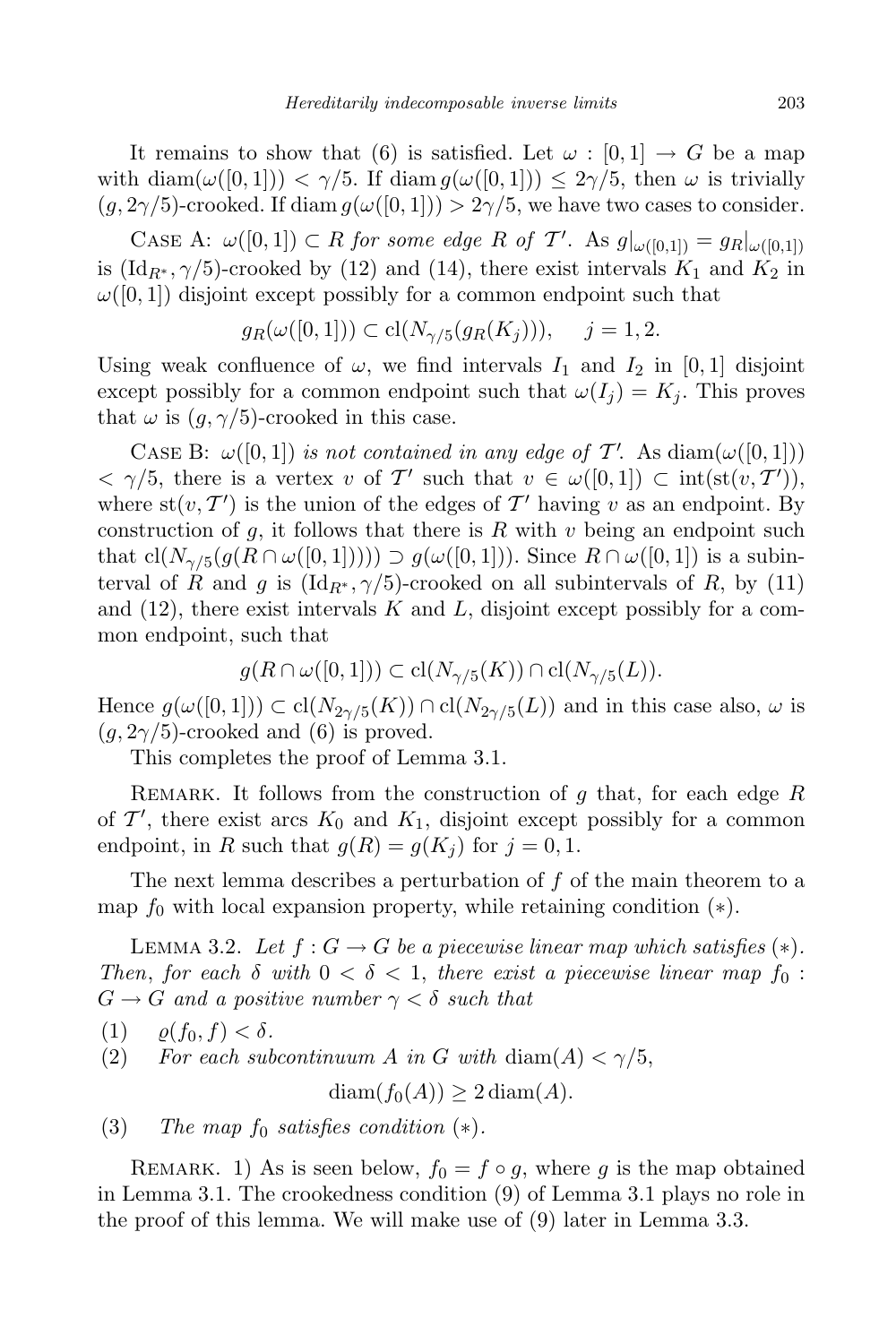2) The proof below shows that the map  $f_0$  satisfies the following condition: there exists an integer  $n > 0$  such that, for every subcontinuum A of G such that  $\text{diam}(A) \ge \gamma/5$ , we have  $f_0^n(A) = G$ .

*Proof of Lemma 3.2.* Observe first that  $\text{diam}(G) \geq 1$ . As f is piecewise linear and nowhere locally constant, there exist  $0 < S_1 < 1 < S_2$  such that  $S_1^{-1}$  and  $S_2$  are integers and

(4) 
$$
S_1 \text{diam}(C) \leq \text{diam}(f(C)) \leq S_2 \text{diam}(C)
$$

for each subcontinuum  $C$  of  $G$ .

Let  $k = 2/S_1$  and let  $\varepsilon > 0$  be a number such that

$$
(5) \t\t\t \varepsilon < \delta/2S_2.
$$

By Proposition 2.7, there exists a positive integer  $n$  such that

 $f^{n}(A) = G$  for each subcontinuum A of G with  $\text{diam}(A) > \varepsilon/4$ .

Take a positive number  $\gamma$  so that  $1/\gamma$  is an integer and

(7) 
$$
\gamma < \min\{\varepsilon/2, 1/S_2^n\}.
$$

Apply Lemma 3.1 to the above  $k, \varepsilon$  and  $\gamma$ , to obtain a map  $g : G \to G$ which is  $(\varepsilon/2 + \gamma/5)$ -close to Id<sub>G</sub> and a triangulation T' of G which satisfy conditions (1)–(7) of Lemma 3.1. Define a map  $f_0: G \to G$  by  $f_0 = f \circ g$ . We prove that  $f_0$  satisfies the desired conditions.

Condition (1) follows immediately from  $(4)$ – $(6)$  above and the condition (7) of Lemma 3.1.

Let A be a subcontinuum of G with diam(A)  $\geq \gamma/5$ . As each edge of  $\mathcal{T}'$  has length equal to  $\gamma/5$ , there exists an edge R of T' such that  $diam(A \cap R) \ge \gamma/10$ . By (10) of Lemma 3.1, we have  $R^* \subset g(A)$ . Also by (2) of Lemma 3.1, we see that  $\text{diam}(g(A)) \geq \varepsilon/2$ . By the choice of n, we have  $f^{n}(g(A)) = G$ . From  $\gamma < 1/S_2^{n}$  by (7), it follows from (5) and  $f^{n}(g(A)) = G$  that  $\text{diam}(f^{j}(g(A))) \geq \gamma$  for each  $j \geq 1$  (recall  $\text{diam}(G) \geq 1$ ). By (4) of Lemma 3.1,  $g(f^j(g(A))) \supset f^j(g(A))$  for each  $j \geq 1$ . Therefore  $f_0(f(g(A))) = fgf(g(A)) \supset f^2(g(A))$ , and an inductive argument shows that  $f_0^{j-1}$  $f_0^{j-1}(f(g(A)))$  ⊃  $f^j(g(A))$  for each  $j \ge 1$ . Thus,  $f_0^n(A) =$  $f_0^{n-1}(f(g(A))) \supset f^n(g(A)) = G$ , as required.

To prove  $(2)$ , let A be a nondegenerate subcontinuum of G. If  $\text{diam}(A)$  $\geq \gamma/5$ , then  $f_0^n(A) = G$  by the above. Suppose, therefore, that  $\text{diam}(A)$  $<\gamma/5$ . We prove first that  $\text{diam}(f_0(A)) \geq 2 \text{diam}(A)$ . By (5) of Lemma 3.1,  $\text{diam}(g(A)) \geq 2k \text{diam}(A) > (2/S_1) \text{diam}(A) \geq 4 \text{diam}(A)$ . So

$$
diam(f_0(A)) = diam(f(g(A))) \ge S_1 diam(g(A))
$$
  

$$
\ge S_1 \frac{2}{S_1} diam(A) = 2 diam(A),
$$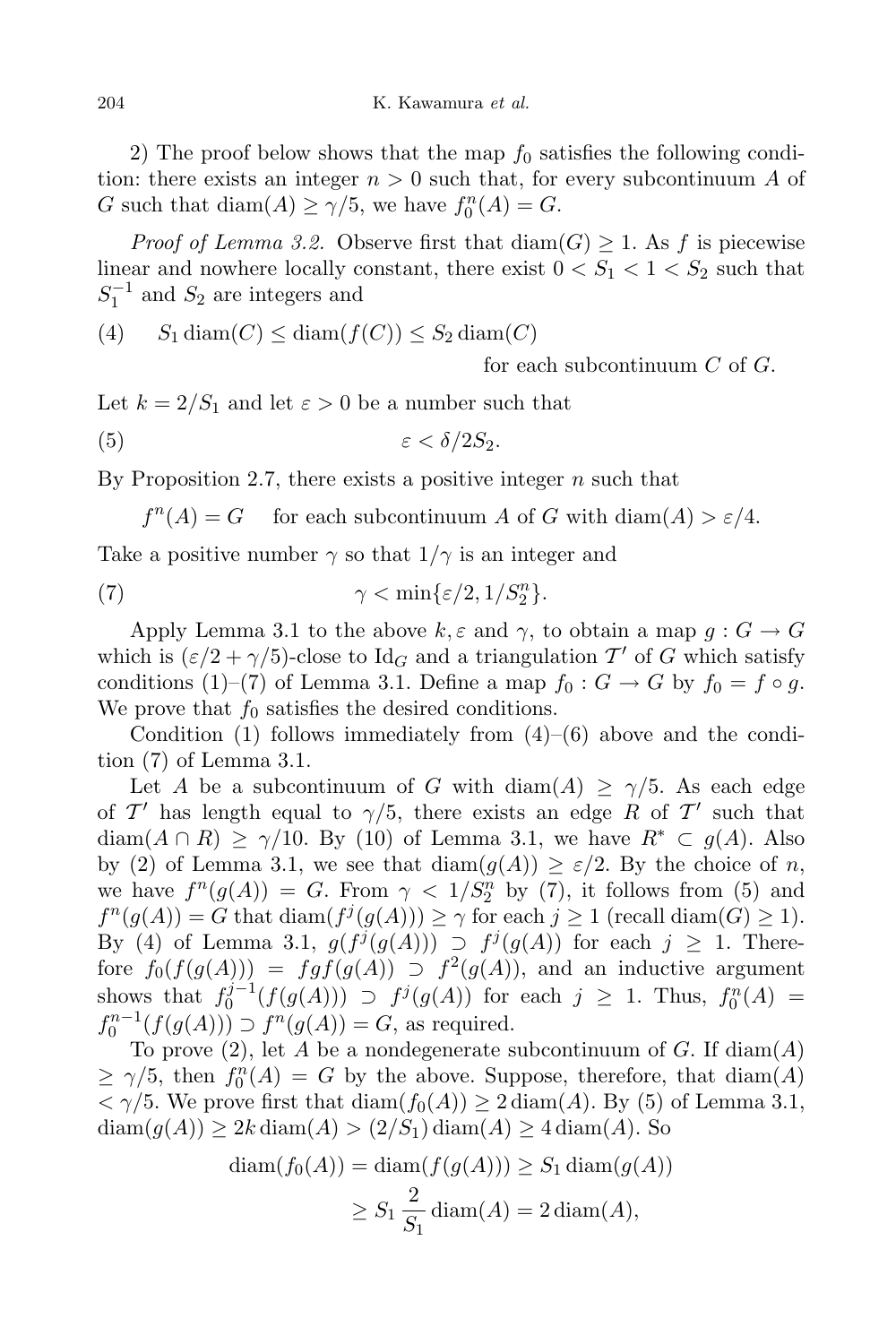which proves (2). If  $\text{diam}(f_0(A)) \geq \gamma/5$ , then  $f_0^{n+1}(A) = G$ , and if  $\text{diam}(f_0(A)) < \gamma/5$ , then  $\text{diam}(f_0^2(A)) \geq 2^2 \text{diam}(A)$ . By repeating this argument finitely many times we see that  $f_0^m(A) = G$  for some integer m. So (3) is satisfied.

This completes the proof.

The map  $f_0$  of Lemma 3.2 is further perturbed to obtain, by induction, a sequence of maps so that the limit map has the crookedness property required in the hypothesis of Proposition 2.6. The following lemma describes the general inductive step.

LEMMA 3.3. Let  $h: G \to G$  be a piecewise linear map which satisfies  $(*)$ and the condition: there exists  $0 < \beta < 1$  such that

 $(+)$ <sub>β</sub> for each subcontinuum A with diam(A) < β,

 $diam(h(A)) > 2 diam(A)$ .

Then, for each  $\delta$  with  $0 < \delta < 1$ , there exist a map  $F : G \to G$  satisfying  $(*),$ a positive number  $\gamma < \delta$  and an integer  $n > 0$  such that

- (1)  $\rho(F, h) < \delta$ .
- $(2)$  $n(A) = G$  for every subcontinuum A of G with  $\text{diam}(A) \geq \gamma/5$ .
- (3) The map F satisfies condition  $(+)_{\gamma/5}$ .
- (4) Each map  $\omega : [0,1] \to G$  is  $(F<sup>n</sup>, \delta)$ -crooked.

*Proof.* As in Lemma 3.2, choose  $S_1$  and  $S_2$  so that  $S_1^{-1}$  and  $S_2$  are integers,  $0 < S_1 < 1 < S_2$  and

(5) 
$$
S_1 \text{diam}(C) \leq \text{diam}(h(C)) \leq S_2 \text{diam}(C)
$$

for each subcontinuum C of G.

Let  $k = 2/S_1$ . Next choose  $\varepsilon$  so that each subcontinuum of G with diameter less than  $\varepsilon$  contains at most one branch point of G and

$$
\varepsilon < \frac{\delta}{2S_2}
$$

and an integer  $n$  (using Proposition 2.7) in such a way that

 $(7)$  $n(A) = G$  for each subcontinuum A of G with diam $(A) > \varepsilon/4$ .

The choice of a positive number  $\gamma$  is more delicate than in Lemma 3.2. The  $\gamma$  is chosen as follows:

(8) 
$$
\gamma < \min \left\{ \frac{(S_2 - 1)\varepsilon}{8S_2^{n+1}}, \frac{\varepsilon}{4k}, \frac{S_1}{4S_2^n}, \frac{\beta}{4S_2^n} \right\}.
$$

We again apply Lemma 3.1 to obtain a map  $g: G \to G$  and a triangulation  $\overline{T'}$  of G which satisfy conditions (1)–(7) of Lemma 3.1. Define a map  $F: G \to G$  by  $F = h \circ g$ . We prove that F satisfies the desired conditions.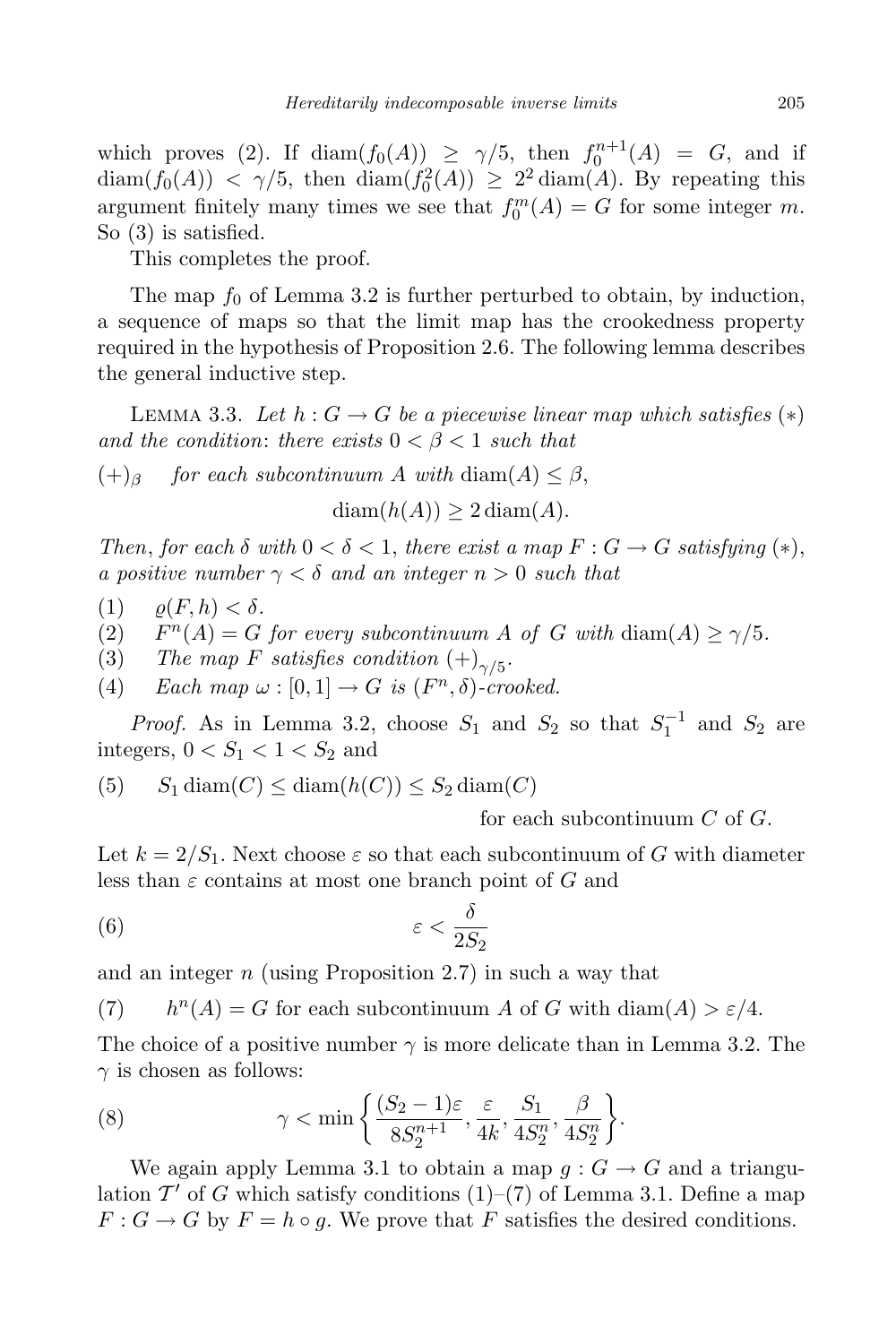As h satisfies the hypothesis of Lemma 3.2, conditions  $(1)$ – $(3)$  follow from Lemma 3.2. We need only show that  $(4)$  holds for  $F$ .

We will need the following estimation. Since h satisfies  $(+)$ <sub>β</sub> and  $\gamma < \beta/2$ (see  $(8)$ ), h satisfies

(9) diam $(h(A)) \geq 2 \min\{\text{diam}(A), \gamma/5\}$  for each subcontinuum A.

We also need the following inclusion:

(10) For each subcontinuum A of G with  $\text{diam}(A) \ge \gamma/5$ , for each positive number  $q$ , and for each positive integer  $j$ , we have

$$
F^j(N_q(A)) \subset N_{S^j_2(q+2\gamma)}(F^j(A)).
$$

Indeed, for each subcontinuum A of G with diam(A)  $\geq \gamma/5$  and each  $q > 0$ ,

$$
F(N_q(A)) = h(g(N_q(A))) \subset h(N_{q+\gamma/5}(g(A)))
$$
  

$$
\subset N_{S_2(q+\gamma/5)}(h(g(A))) = N_{S_2(q+\gamma/5)}(F(A))
$$

by  $(5)$  and Lemma 3.1(4). Inductively, using  $(5)$  and Lemma 3.1(4),

$$
F^j(N_q(A)) \subset N_\alpha(F^j(A))
$$

for each positive integer j, where  $\alpha = S_2^j$  $^{j}_{2}q + \frac{\gamma}{5}$ 5  $S_2^{j+1}$ -1  $\frac{S_2-1}{S_2-1}$ . Since

$$
\alpha < S_2^j \left( q + \gamma \frac{S_2}{S_2 - 1} \right) \le S_2^j (q + 2\gamma)
$$

(note  $S_2 \geq 2$ ), we have the inclusion (10).

Now, consider a continuous map  $\omega : [0, 1] \to G$ . We must prove that  $\omega$  is  $(F<sup>n</sup>, \delta)$ -crooked. By the remark following Definition 2.2, it suffices to show that there exist two (disjoint except possibly for a common endpoint) intervals  $I_0$  and  $I_1$  in [0,1] such that  $F^n(\omega([0,1])) \subset N_\delta(F^n(\omega(I_j)))$  for  $j = 0, 1$ . We may assume that  $\text{diam}(F^n(\omega([0,1])) \geq 2\delta > \gamma$ , or there is nothing to prove. In what follows  $\omega([0,1])$  is denoted by Im  $\omega$  for simplicity. There are two cases to consider.

CASE I: There exists an edge R of T' contained in  $\text{Im}\,\omega = \omega([0,1])$ . If Im  $\omega$  contains no simple closed curve then  $\omega|_{\omega^{-1}(R)}$  is weakly confluent. If Im  $\omega$  contains a simple closed curve, let  $\tilde{G} \to G$  be the universal cover of  $G, \widetilde{T'}$  the triangulation of  $\widetilde{G}$  which is the lifting of  $T'$ , and  $\widetilde{\omega} : [0,1] \to \widetilde{G}$  a lifting of  $\omega$  to  $\widetilde{G}$ . If  $\widetilde{R}$  is a 1-simplex of  $\widetilde{T'}$  contained in  $\widetilde{\omega}([0,1])$ , then  $\widetilde{\omega}|_{\widetilde{\omega}^{-1}(\widetilde{R})}$ is weakly confluent onto  $\tilde{R}$ . Without loss of generality, we may suppose that R is the homeomorphic projection of R in G. So  $\omega|_{\omega^{-1}(R)}$  is weakly confluent onto R.

As in the remark following Lemma 3.1, there exist (disjoint except possibly for a common endpoint) arcs  $K_0$  and  $K_1$  in R such that  $g(R) = g(K_i)$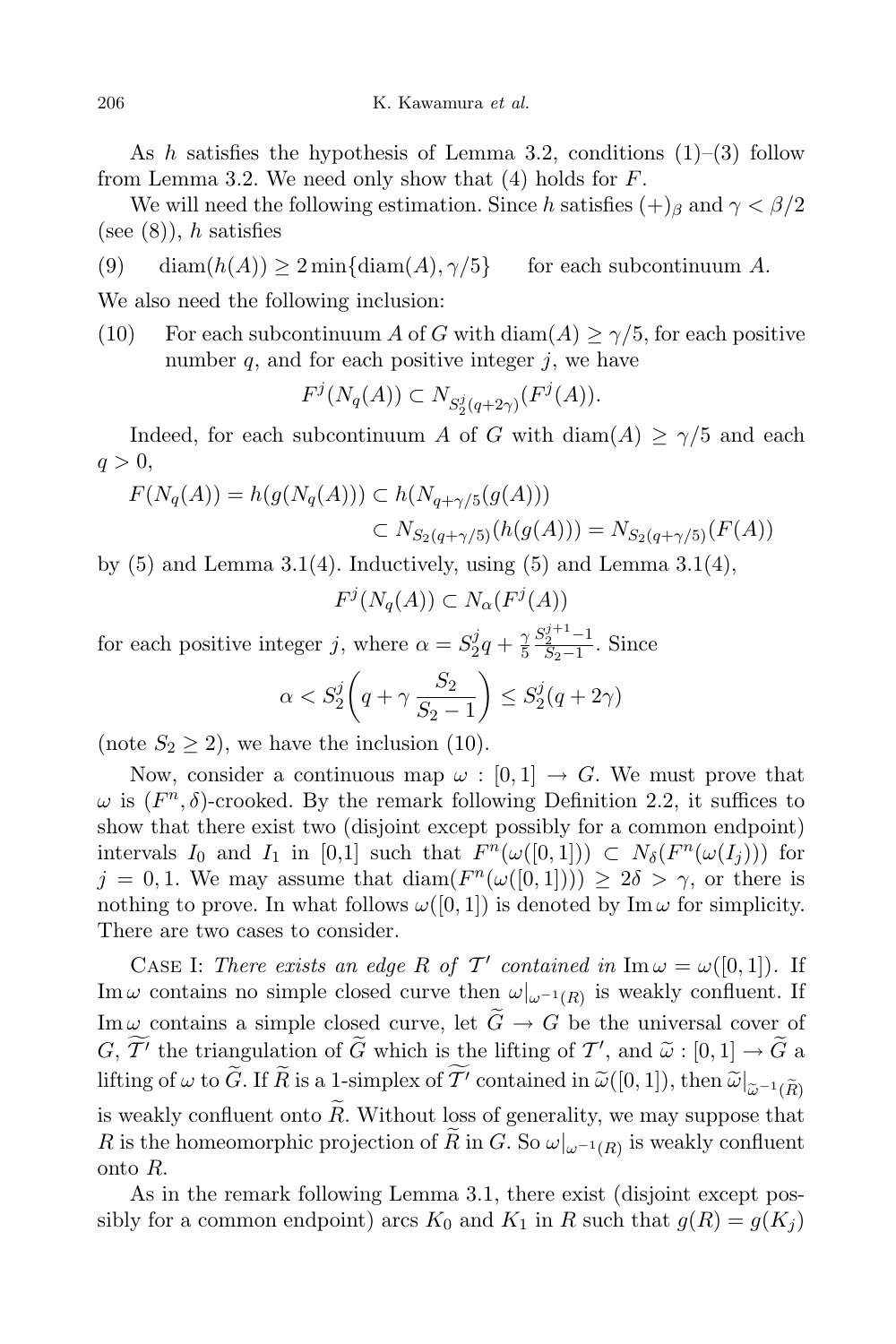for  $j = 0, 1$ . By the weak confluence of  $\omega$  restricted to the preimage of R, there exist (disjoint except possibly for a common endpoint) arcs  $I_0$  and  $I_1$ in [0,1] such that  $\omega(I_i) = K_i$ . By the proof of (2) and (3) of Lemma 3.2 with A replaced by  $\omega(I_i)$  and  $f_0$  replaced by  $F = f_0 \circ g$  respectively, we have  $F^{n}(\omega(I_j)) = G$  for  $j = 0, 1$ .

CASE II:  $\text{Im }\omega = \omega([0,1])$  contains no edge of T'. Here our argument is completely parallel to the one of [10, p. 1169]. We divide our consideration into two cases, Case II.a and Case II.b. A detailed argument is provided for Case IIa, while the argument for Case IIb is sketched briefly.

Let m be the largest integer such that  $F^m(\text{Im}\,\omega)$  contains no edge of  $\mathcal{T}'$ . Then there is a vertex v in  $\mathcal{T}'$  such that  $F^m(\text{Im}\,\omega) \subset \text{st}(v,\mathcal{T}') = \text{the union of}$ all edges of T' containing v. Note that in this case  $\text{diam}(F^m(\text{Im }\omega)) < 2\gamma/5$ .

CASE IIa: diam $(g(F^m(\text{Im}\,\omega))) \geq 2\gamma$ . Note that  $g(F^m(\text{Im}\,\omega)))$  is a tree. As in Case B of Lemma 3.1, there is an edge P of  $\mathcal{T}'$  which has v as an endpoint such that

$$
g(F^m(\operatorname{Im}\omega)) \subset \operatorname{cl}(N_{\gamma/5}(g(P \cap F^m(\operatorname{Im}\omega)))).
$$

Since g is  $(\text{Id}_{P^*}, 2\gamma/5)$ -crooked for each subinterval of P, there exist (disjoint except possibly for a common endpoint) intervals  $I_0$  and  $I_1$  in [0, 1] such that

$$
g(F^m(\operatorname{Im} \omega) \cap P) \subset \operatorname{cl}(N_{2\gamma/5}(g(F^m(\omega(I_j))))) \quad \text{ for } j = 0, 1.
$$

Hence,

(11) 
$$
g(F^m(\text{Im}\,\omega)) \subset \text{cl}(N_{\gamma/5}(g(K))) \subset \text{cl}(N_{3\gamma/5}(g(F^m(\omega(I_j))))))
$$
 for  $j = 0, 1$ .

So g is  $(F^m, 3\gamma/5)$ -crooked. Now

$$
F^{m+1}(\text{Im}\,\omega) = h(g(F^m(\text{Im}\,\omega)))
$$
  
\n
$$
\subset h(\text{cl}(N_{3\gamma/5}(g(F^m(\omega(I_j)))))), \quad j = 0, 1, \text{ by (11)}
$$
  
\n
$$
\subset \text{cl}(N_{S_2 3\gamma/5}(h(g(F^m(\omega(I_j))))))) \quad \text{by (5)}
$$
  
\n
$$
\subset N_{S_2\gamma}(F^{m+1}(\omega(I_j))), \quad j = 0, 1.
$$

As  $\text{diam}(g(F^m(\text{Im }\omega))) \geq 2\gamma$ , by (11) we have  $\text{diam}(g(F^m(\omega(I_j)))) \geq 4\gamma/5$ . By (9),  $\text{diam}(F^{m+1}(\omega(I_j))) \geq 2 \min{\{\text{diam}(g(F^m(\omega(I_j)))), \gamma/5\}} = 2\gamma/5$  $> \gamma/5$  for  $j = 0, 1$ . Now using (11), (5), (9), (10), (8) and (6), one can show that

$$
F^{n}(\text{Im}\,\omega) \subset F^{n-m-1}(N_{S_{2}\gamma}(F^{m+1}(\omega(I_{j}))))
$$
  
\n
$$
\subset N_{S_{2}^{n-m-1}(S_{2}\gamma+2\gamma)}(F^{n}(\omega(I_{j}))) \text{ by (9) and (10)}
$$
  
\n
$$
\subset N_{\delta}(F^{n}(\omega(I_{j}))) \text{ by (8) and (6), for } j = 0, 1.
$$

Hence  $\omega$  is  $(F^n, \delta)$ -crooked.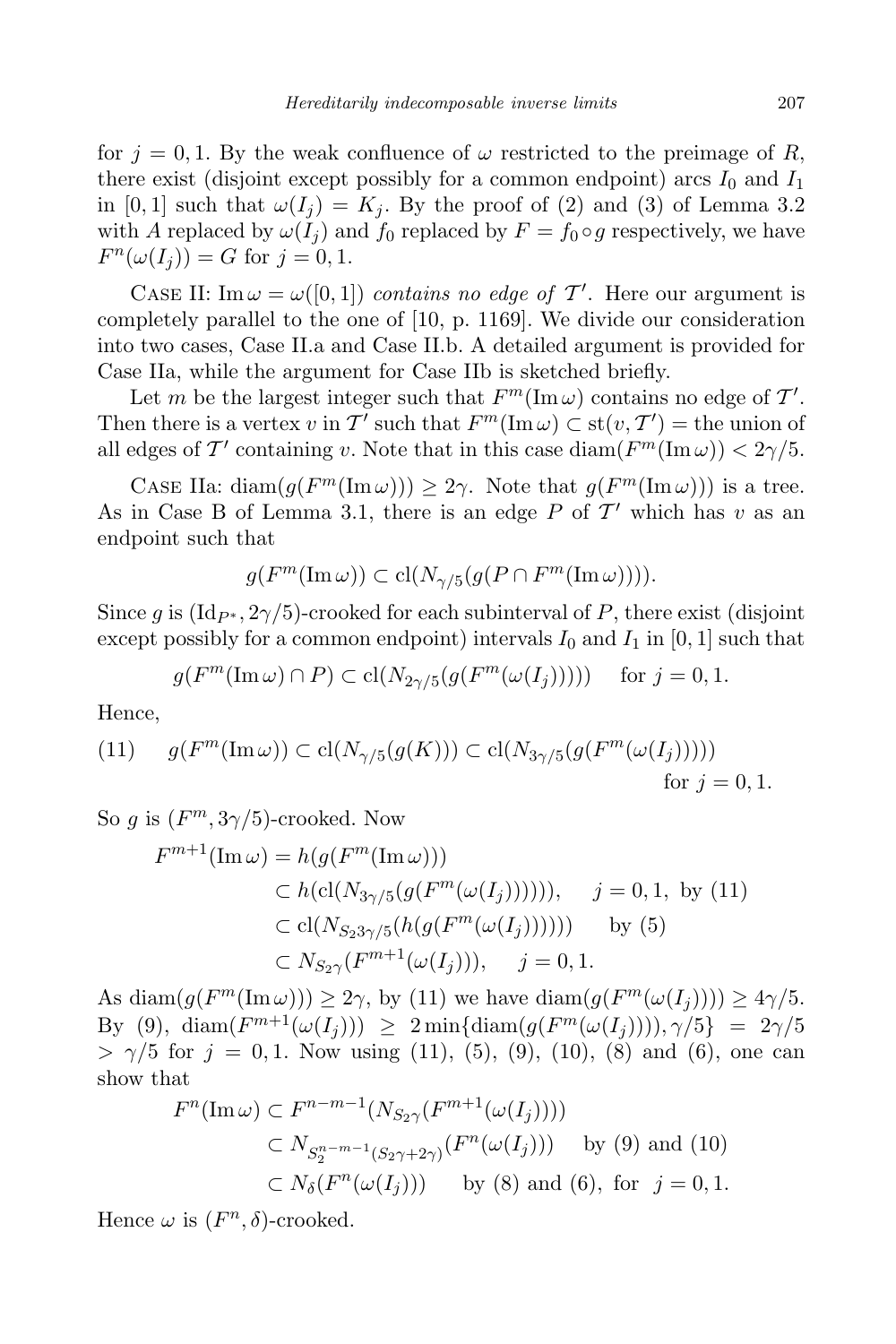CASE II.b: diam $(g(F^m(\text{Im}\,\omega))) < 2\gamma$ . By the choice of m,  $F^{m+1}(\text{Im}\,\omega)$ contains an edge  $R$  of  $\mathcal{T}'$ . This together with (5) yields

$$
\gamma/5 \le \text{diam}(F^{m+1}(\text{Im}\,\omega)) \le 2S_2\gamma < \varepsilon \quad \text{by (8)}.
$$

The above inequality means that  $F^{m+1}(\text{Im}\,\omega)$  contains at least a half of an edge of  $\mathcal{T}'$ , but still sits in a tree with at most one branch point. Then one can proceed as in Case II.a to conclude that  $\omega$  is  $(F<sup>n</sup>, \delta)$ -crooked as well.

This proves (5), and hence completes the proof.

*Proof of Main Theorem.* Suppose that a map  $f : G \to G$  satisfies condition (\*) in the Main Theorem and an  $\varepsilon > 0$  is given. First, using Lemma 3.2, we construct a map  $f_0$  satisfying  $(*)$  and  $(+)_\beta$ , where  $f_0$  is  $\varepsilon/2$ -close to f. Then as in [10], Lemma 3.3 enables us to construct a sequence  ${f_i: G \to G \mid i \geq 0}$  of surjections and an increasing sequence  ${n(i) | i \geq 0}$  of integers such that

- (a)  $n(0) = 0$ .
- (b)  $d(f_i, f_{i+1}) < \varepsilon/2^{i+1}$ .
- (c) Each map  $\omega : [0,1] \to G$  is  $(f_i^{n(k)})$  $\mathcal{L}_i^{n(k)}, (\varepsilon/2^k - \varepsilon/2^{k+i}))$ -crooked for each  $k = 1, \ldots, i + 1.$
- (d) For each subcontinuum A of G with  $\text{diam}(A) > \varepsilon/2^k$ ,  $f_i^{n(k)}$  $i^{n(\kappa)}(A)=G$ for each  $k = 0, 1, \ldots, i$ .

By (b), the limit map  $f_{\varepsilon} = \lim_{i \to \infty} f_i$  exists and  $f_{\varepsilon}$  is  $\varepsilon/2$ -close to  $f_0$ . Since  $f_0$  is  $\varepsilon/2$ -close to f,  $f_\varepsilon$  is  $\varepsilon$ -close to f. Condition (c) and Propositions 2.5 and 2.6 guarantee that  $(G, f_{\varepsilon})$  is hereditarily indecomposable. This completes the proof of the Main Theorem.

4. Applications. For every integer  $p \geq 1$ , there exists a topolotgically unique hereditarily indecomposable circle-like continuum  $\Sigma(p)$  =  $\lim_{k \to \infty} (S_i, f_i : S_{i+1} \to S_i)$ , where each  $S_i$  is a simple closed curve and  $\deg f_i = p$  ([5] and [11]), and it is called the *pseudo-solenoid* of type p if  $p > 1$  and the *pseudo-circle* if  $p = 1$ . The *p*-adic solenoid is denoted by  $S(p)$  ( $S(1)$ ) is the simple closed curve).

We assume that each simple closed curve under consideration is the unit circle in the complex plane, i.e.  $S^1 = \{z \in \mathbb{C} \mid |z| = 1\}.$  The map  $f_p: S^1 \to S^1$  defined by  $f_p(z) = z^p$  gives the *p*-adic solenoid as its inverse limit  $(S^1, f_p)$ . If  $p > 1$ , it is easy to see that  $f_p$  satisfies the conditions of the Main Theorem. If  $p = 1$ , it is easy to construct a map  $\phi_1 : S^1 \to S^1$  of degree 1 satisfying the condition of the Main Theorem. Applying the Main Theorem to  $f_p$  and  $\phi_1$  respectively (with the help of the uniqueness of  $\Sigma(p)$ ), we have the following inverse sequence representation of  $\Sigma(p)$  by a single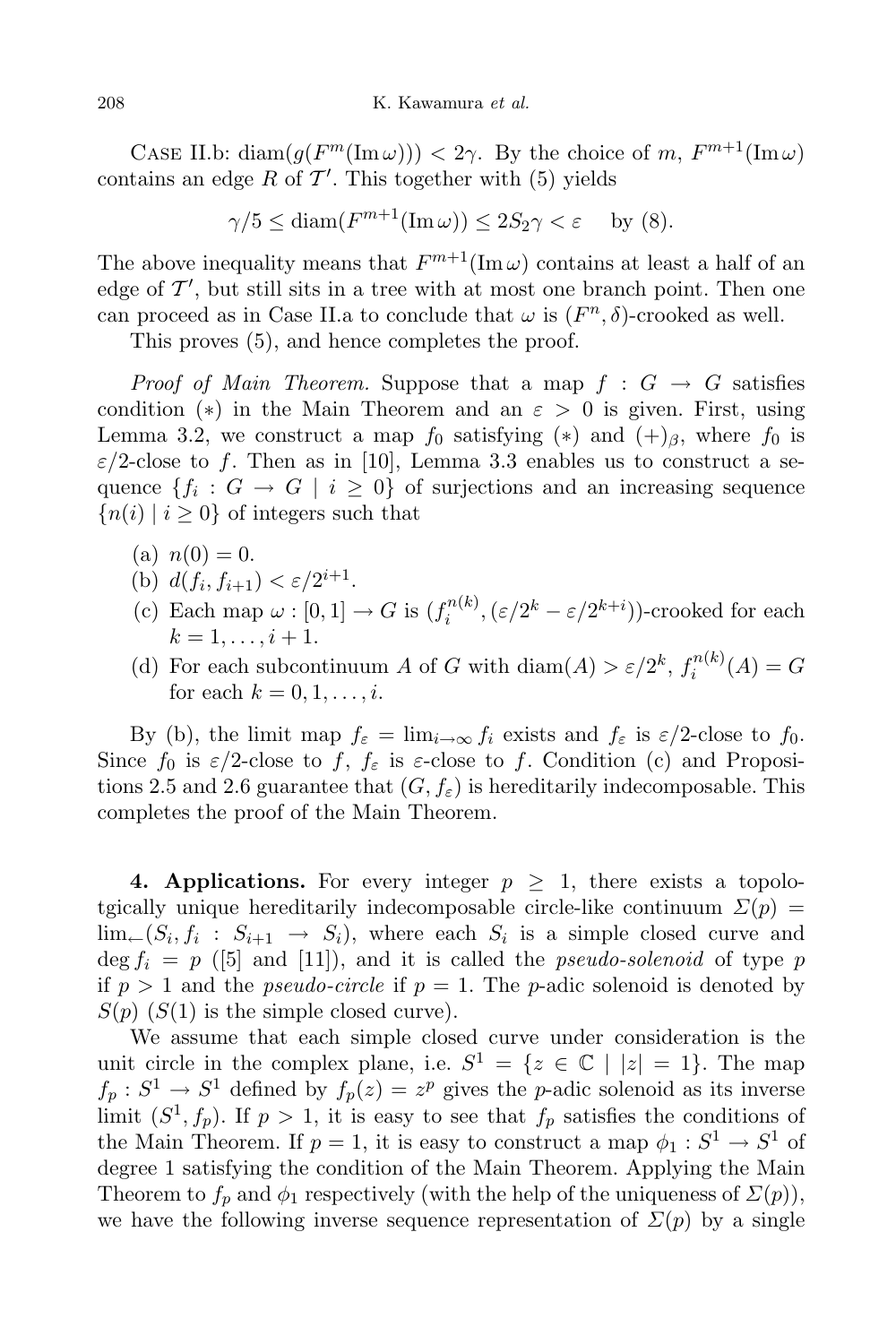bonding map. The authors are grateful to Professor P. Minc for pointing out the  $p = 1$  case.

COROLLARY 4.1. The pseudo-solenoid or pseudo-circle  $\Sigma(p)$   $(p \geq 1)$ can be represented as an inverse limit  $(S^1, g_p)$  of a map  $g_p : S^1 \to S^1$  of the simple closed curve with degree p.

Suppose that  $g_p: S^1 \to S^1$  is a map as in the above corollary. By the homotopy lifting property of  $f_p$ , it is easy to construct a sequence  ${h_i: S^1 \to S^1}$  of surjections such that  $h_i \circ g_p = f_p \circ h_{i+1}$ . The sequence induces a surjective map  $h_{\infty} = \lim_{\leftarrow} (h_i) : \Sigma(p) \to S(p)$ . Applying Proposition B of [7], we can choose  $(h_i)$  so that  $h_i = h_{i+1}$  for each i. The next corollary gives a little more information on these maps.

COROLLARY 4.2. Suppose that  $p > 1$ . For each  $\varepsilon > 0$ , there exist surjections  $g, h: S^1 \to S^1$  such that

- (1) the inverse limit  $(S^1, g)$  is homeomorphic to  $\Sigma(p)$ ,
- (2)  $h \circ g = f_p \circ h$  and hence h induces a surjection  $h_{\infty} : \Sigma(p) \to S(p)$ ,
- (3)  $\rho(h, id) < \varepsilon$ .

*Proof.* Since  $f_p$  is a positively expansive open map, it has the following property called the *pseudo-orbit tracing property*: for each  $\varepsilon > 0$ , there is a  $\delta > 0$  such that for each sequence  $\{x_i \mid i \geq 0\}$  of points of  $S^1$  with  $\varrho(f_p(x_i), x_{i+1}) < \delta$  for each  $i \geq 0$ , there exists a point x of  $S^1$  such that  $\varrho(f_p^i(x), x_i) < \varepsilon$  for each *i*.

Apply the Main Theorem to obtain a map  $g: S^1 \to S^1$  such that  $\varrho(f_p, g) < \delta$  and  $(S^1, g)$  is hereditarily indecomposable, and hence, is the pseudo-solenoid of type p. For each x in  $S^1$ , consider the sequence  $\{g^i(x) \mid$  $i \geq 0$ . Then  $\varrho(f(g^i(x)), g^{i+1}(x)) < \delta$  for each  $i \geq 0$ , and the pseudo-orbit tracing property guarantees the existence of a point  $h(x)$  of  $S<sup>1</sup>$  such that  $\varrho(f_p^i(h(x)), g^i(x)) < \varepsilon$  for each  $i \geq 0$ . The remaining part of the proof proceeds as those of the topological stability of expansive homeomorphisms with the pseudo-tracing property (see for example, [1, Theorem 5.8, p. 684]).

REMARK. For a connected graph G, Id<sub>G</sub> does not satisfy condition  $(*)$ . However, as in the above argument for the case  $p = 1$ , the construction of Lemma 3.1 yields a piecewise linear map approximating  $\mathrm{Id}_G$  and satisfying (\*). Thus Id<sub>G</sub> can be approximated by a map  $h : G \to G$  such that  $(G, h)$  is hereditarily indecomposable.

## References

[1] N. Aoki, Topological Dynamics, Chap. 15 in: Topics in General Topology, K. Morita and J. Nagata (eds.), North-Holland, 1989, 625–740.